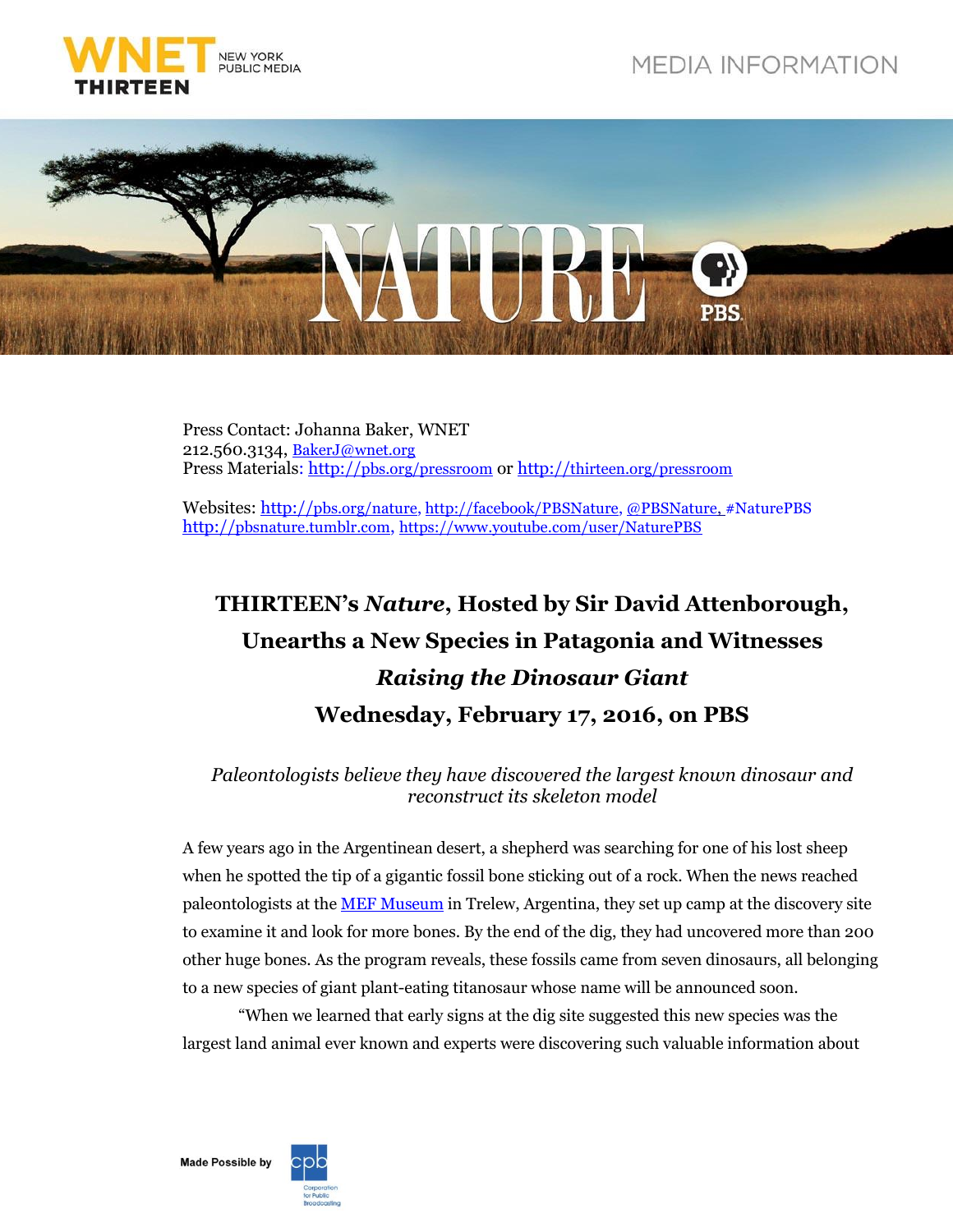the life of such giants millions of years ago, we were keenly interested," says Fred Kaufman, executive producer of *Nature*.

Sir David Attenborough, the film's host and narrator, takes us through the twists and turns of the forensic investigation to find out more about this new animal. He talks to paleontologists studying the fossils, along with comparative anatomy experts, and with the help of 3D scanning, CGI visuals and animation, looks at what the bones reveal about the lives of these dinosaurs. He's on location at the dig site and in the MEF Museum labs in Trelew, and present when a life-size skeleton of the dinosaur, built by a Canadian and Argentinean team of model makers, is completed. *Raising the Dinosaur Giant* airs Wednesday, February 17, 2016, at 8 p.m. (ET) on PBS (check local listings). After the broadcast, the episode will be available for online streaming at [pbs.org/nature.](http://www.pbs.org/wnet/nature/)

As Attenborough explains, dinosaurs roamed what is now the rocky desert of Patagonia during the Cretaceous Period, around 145 to 66 million years ago. The largest of these were plant-eaters known as titanosaurs. Among the fossils unearthed during the two-year excavation were bones from the giant's front and back legs, which are vital in determining its body mass or weight, and those from its spine, which helped establish its identity. Dr. Diego Pol, chief paleontologist on the project, was pleased that the femur (or thigh bone), found by the shepherd, was well-preserved because it was of great value to the scientific study. At 2.6 yards in length, it also turned out to be the largest dinosaur bone ever discovered. To protect the fossils, weighing more than half a ton or so, on their journey to the museum lab, the team had to apply plaster casts on each limb. A road was even built to transport them.

According to Attenborough, scientists dated these fossils to precisely 101.6 million years old by examining the ash deposits in the rock layers surrounding them. He shares the team's discoveries gleaned from meticulous forensic work and makes comparisons to the biology of living creatures. Among some early findings are that the giants are thought to have eaten plants such as fern, cycads and conifers without chewing them; it's estimated that its heart weighed just over 500 pounds to pump blood around its massive body and is thought to have had four chambers; and this largest titanosaur measured 121 feet from head to tail and weighed just over 77 tons.

The film also follows Attenborough as he visits the largest known dinosaur nesting ground 500 miles north of the Patagonian dig site, where the remains of their eggshells can be seen scattered for miles. He discloses that hundreds of buried titanosaur eggs, originally laid on an old river plain, have also been found intact. The unhatched ones were preserved in mud when the river flooded, providing clues to what a baby titanosaur may have looked like.

"Like so many people, young and old, I am fascinated by dinosaurs," says Attenborough. The subsequent confirmation from Dr. Pol that they believe they had discovered the largest dinosaur ever known was like icing on the cake. But the research continues as the fossils contain many secrets yet to be revealed.